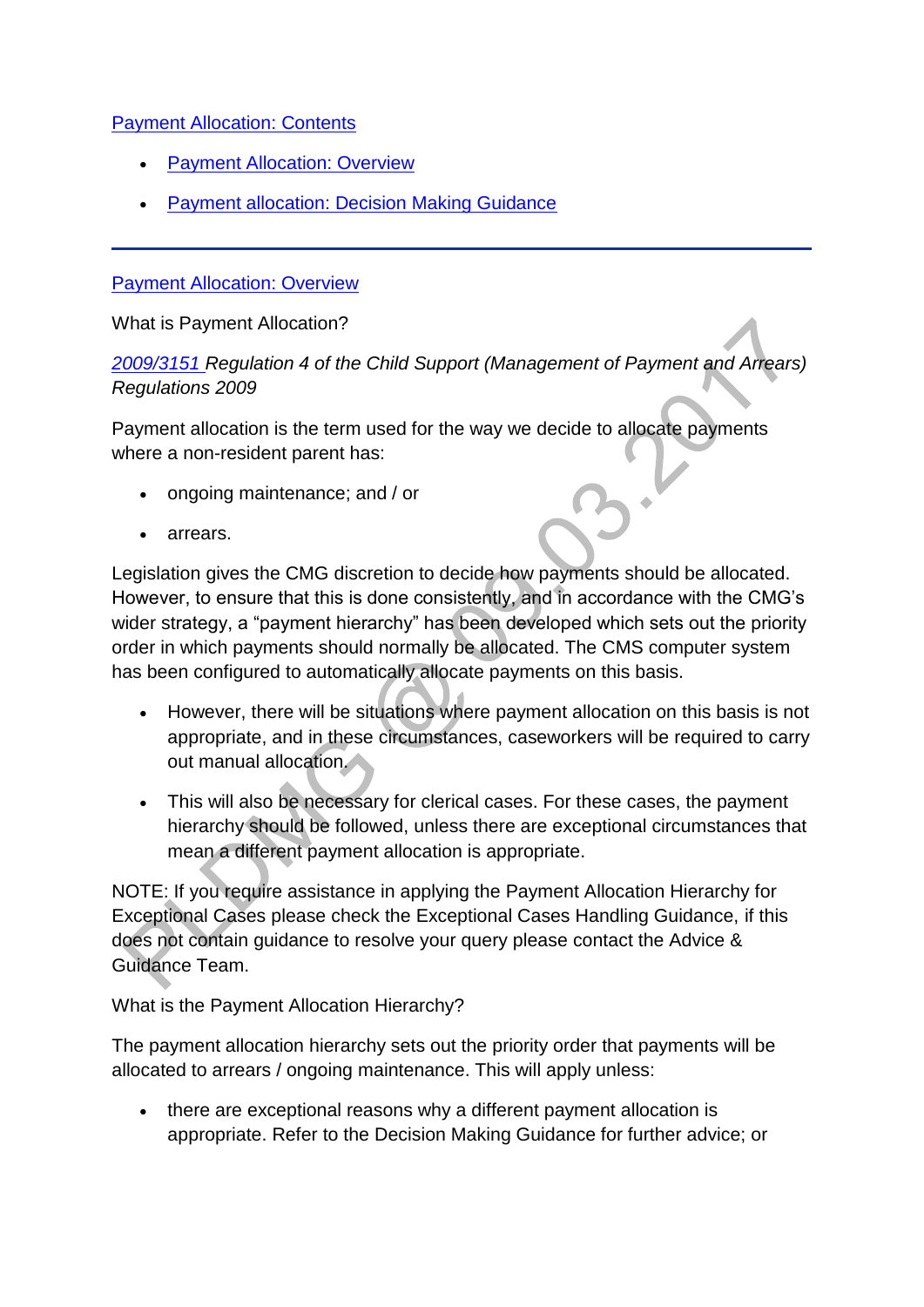• the non-resident parent or a Third Party is making a specific payment towards a specific type of arrears: for example: a specific Liability Order debt. The Decision Making guidance explains how these payments should be identified and allocated.

In all other cases, the following Payment Hierarchy will apply (NOTE: this only represents general priorities of the hierarchy at a high level):

- money owed to the CMG administration account (this will only apply in exceptional circumstances);
- 2012 scheme ongoing maintenance:
- 2012 scheme Liability Order and Lump Sum Deduction Order arrears;
- any other 2012 scheme arrears (excluding those in the higher category above);
- 1993 and 2003 scheme Liability Order and Lump Sum Deduction Order arrears;
- any other 1993 and 2003 scheme arrears;
- costs (court costs, DNA fees etc.);
- suspended / deferred debt.

There are very few circumstances in which the standard hierarchy will not be appropriate. Examples of these circumstances would be where a payment is made which is clearly intended to pay specific Liability Orders, but is not referenced as such because it is not possible to make a single payment referenced to more than one Liability Order.

Refer to the Decision Making Guidance for further advice.

[Return to Contents](http://np-cmg-sharepoint.link2.gpn.gov.uk/sites/policy-law-and-decision-making-guidance/Pages/Payment-Allocation.aspx#contents)

[Payment Allocation: Decision Making Guidance](http://np-cmg-sharepoint.link2.gpn.gov.uk/sites/policy-law-and-decision-making-guidance/Pages)

The Payment Allocation Hierarchy

The "Payment Allocation Hierarchy" is the term used to describe the way that payments are automatically allocated by SIEBEL. This hierarchy should also be followed for clerical cases, unless there are exceptional circumstances that mean a different payment allocation is appropriate.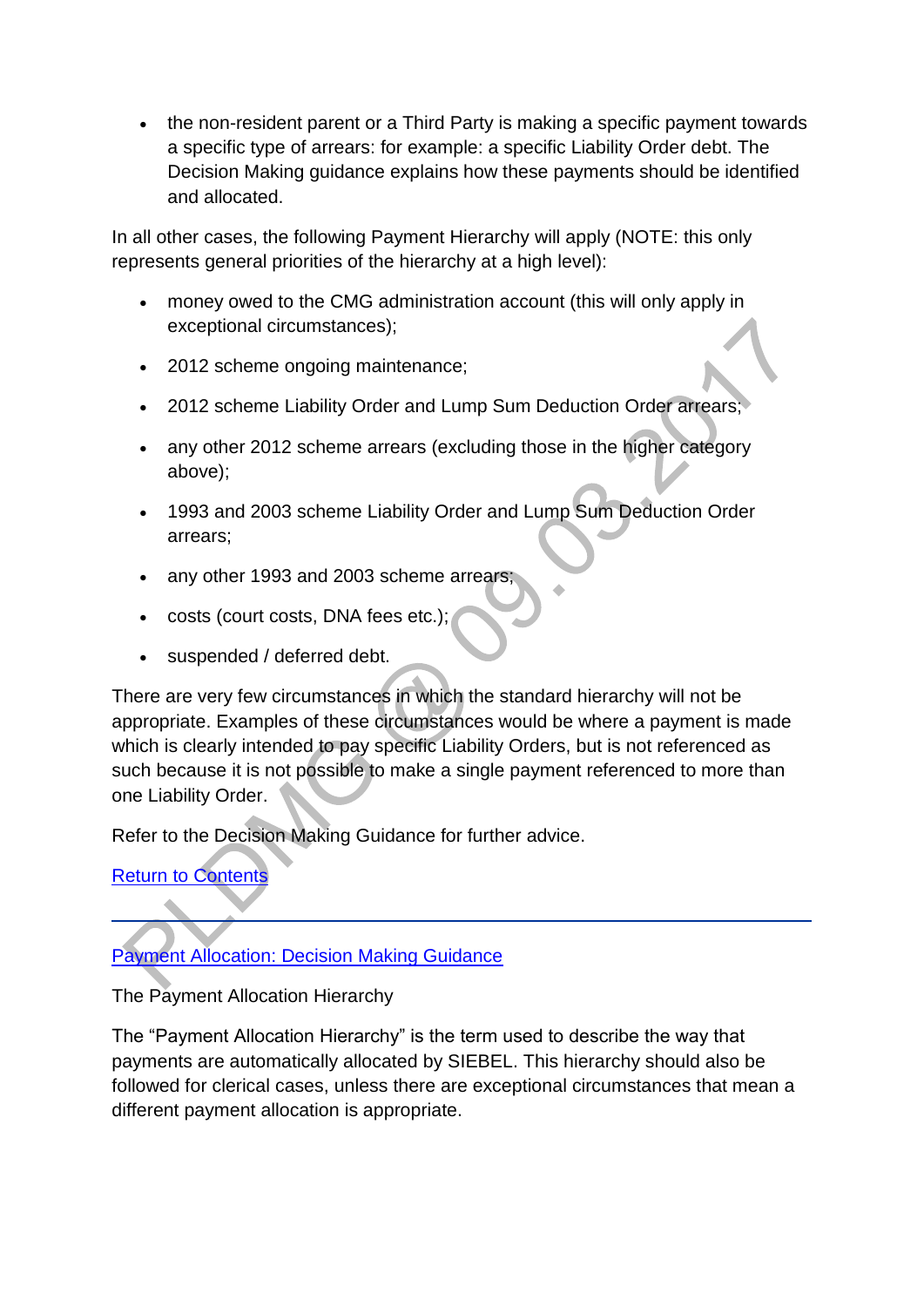If you need to allocate payments in a different way, the principles outlined in the Allocation Hierarchy should still be taken into account and adhered to as closely as is reasonable in the circumstances of the case.

There will be no need to actively consider whether allocation according to the standard hierarchy is appropriate in most cases. However, in certain circumstances, it will be appropriate to deviate from the hierarchy.

# **Examples of situations requiring manual allocation:**

- In Order for Sale cases, a single payment is often made to clear the debt across several Liability Orders. There is no way to reference a payment to allow this allocation to happen automatically. It could be referenced to one Liability Order, but once this amount was cleared the remainder would allocate according to the standard hierarchy (ongoing maintenance first, etc.). In this scenario, caseworkers should use manual allocation to ensure that the money is paid towards the correct Liability orders;
- A court or tribunal orders that a payment is allocated in a certain way. In these cases, we must carry out the court / tribunal's directions;
- A previous error has been made regarding the allocation of payments on a case, requiring manual allocation to correct the error.

Caseworkers should be aware that sometimes the hierarchy will produce results which appear to be unfair to a parent with care. For example: a payment may be allocated all to one parent with care within a case group and none to another. However, this in itself is not a reason to deviate from the hierarchy.

# **Payment allocation: step 1 does the payment have a specific 'due type'**

The payment allocation hierarchy classifies the different types of liability that a nonresident parent may owe into different "due types". There are approximately 36 due types in the payment hierarchy, which are broken down into different categories. For example: ongoing maintenance; Liability Order debt etc.

 If a non-resident parent makes a payment just using their case reference number, the payment can be allocated according to the normal hierarchy (outlined below at Step 2);

 However, if the non-resident parent makes a payment using a reference number that is specific to a certain "due type" then the payment must be allocated to that "due type" outside the normal payment hierarchy.

These type of reference numbers are used where it is necessary to ensure payments are allocated to specific due types. For example: in relation to Liability Orders and Deduction Orders. If a Liability Order or Lump Sum Deduction Order reference number is used, the payment must be allocated to the specific "due type" attached to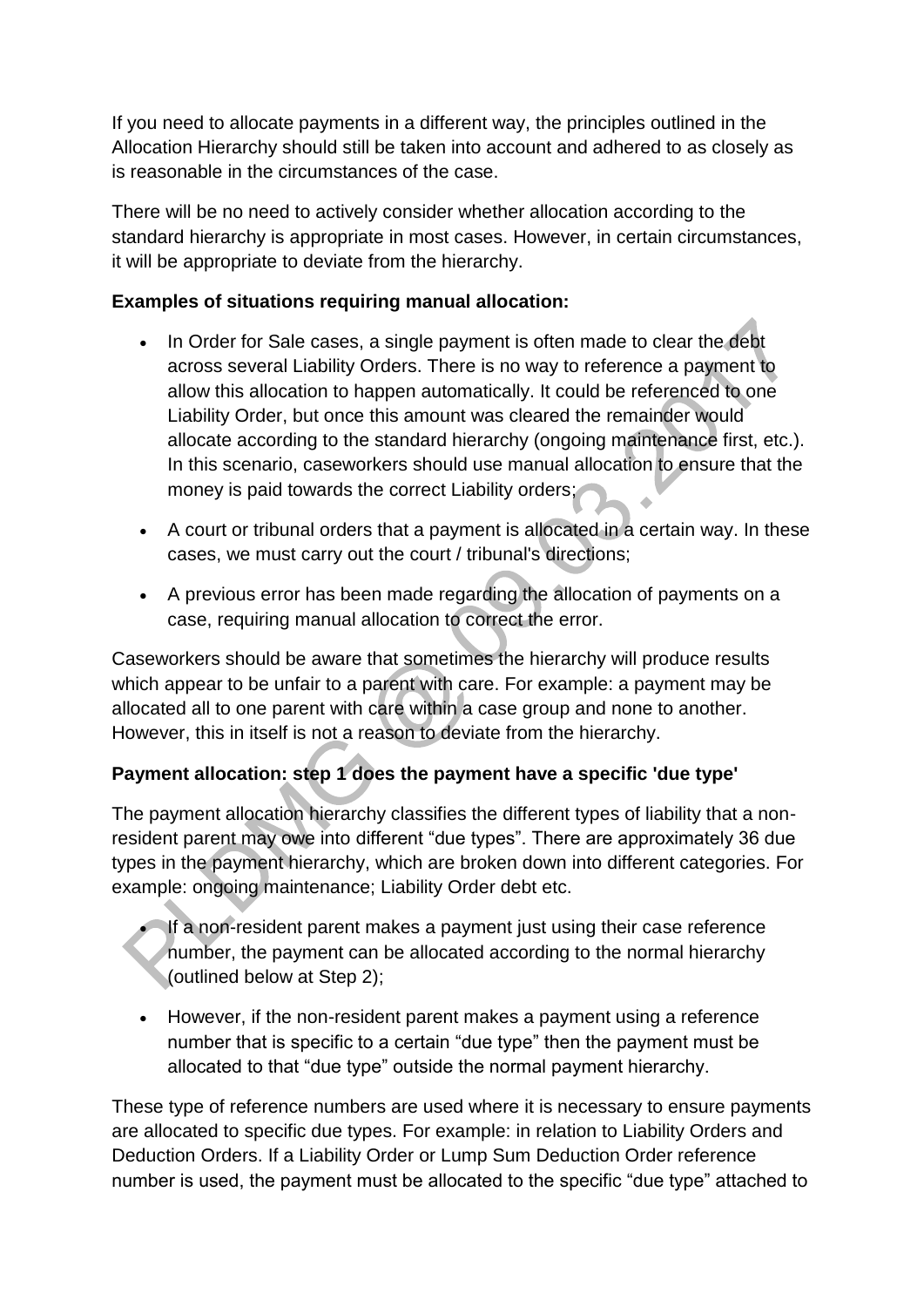that reference number. If the non-resident parent has several orders, each one will have a specific reference number, so that payments can be allocated to the specific order. (NOTE: refer to the additional guidance below for further information about Liability Orders and Lump Sum Deduction Order payments).

If the non-resident parent makes a payment using a specific due type reference number, it should be allocated on the following basis:

- Allocate to the oldest debt within the relevant payment due type; and
- Apply the "split rules" where appropriate (where there are two or more parents with care and they are owed arrears of equal priority/ age. The quidance below provides additional information on the "split rules").

If a payment is made with a specific reference number, but the amount of the payment exceeds the amount owed for that "due type" the remainder of the payment should be allocated to the highest outstanding due type in the normal payment hierarchy (refer to Step 2).

# **Non-resident parent fails to provide a payment reference**

If the non-resident parent:

- does not provide a reference number with their payment; or
- provides an incorrect reference number / a number that SIEBEL does not recognise;

the payment will not be able to be automatically allocated and will fall into suspense. Caseworkers will then need to identify:

- the non-resident parent who made the payment and allocate it to the casegroup; and
- if possible, what type of payment it is (e.g. is there a specific due type).

The payment can then be allocated accordingly.

# **Payment allocation: step 2 non specific 'due type'**

If the payment is made just using the ordinary case reference, it will be allocated to the payment "due types" in the following order. NOTE: this is only a high level overview of the order and does not include all the possible due types. When performing allocation manually (either on the system or clerically) caseworkers will need to be aware of all the due types).

- Money owed to the CMG administration account (this will only apply in exceptional circumstances);
- 2012 scheme ongoing maintenance;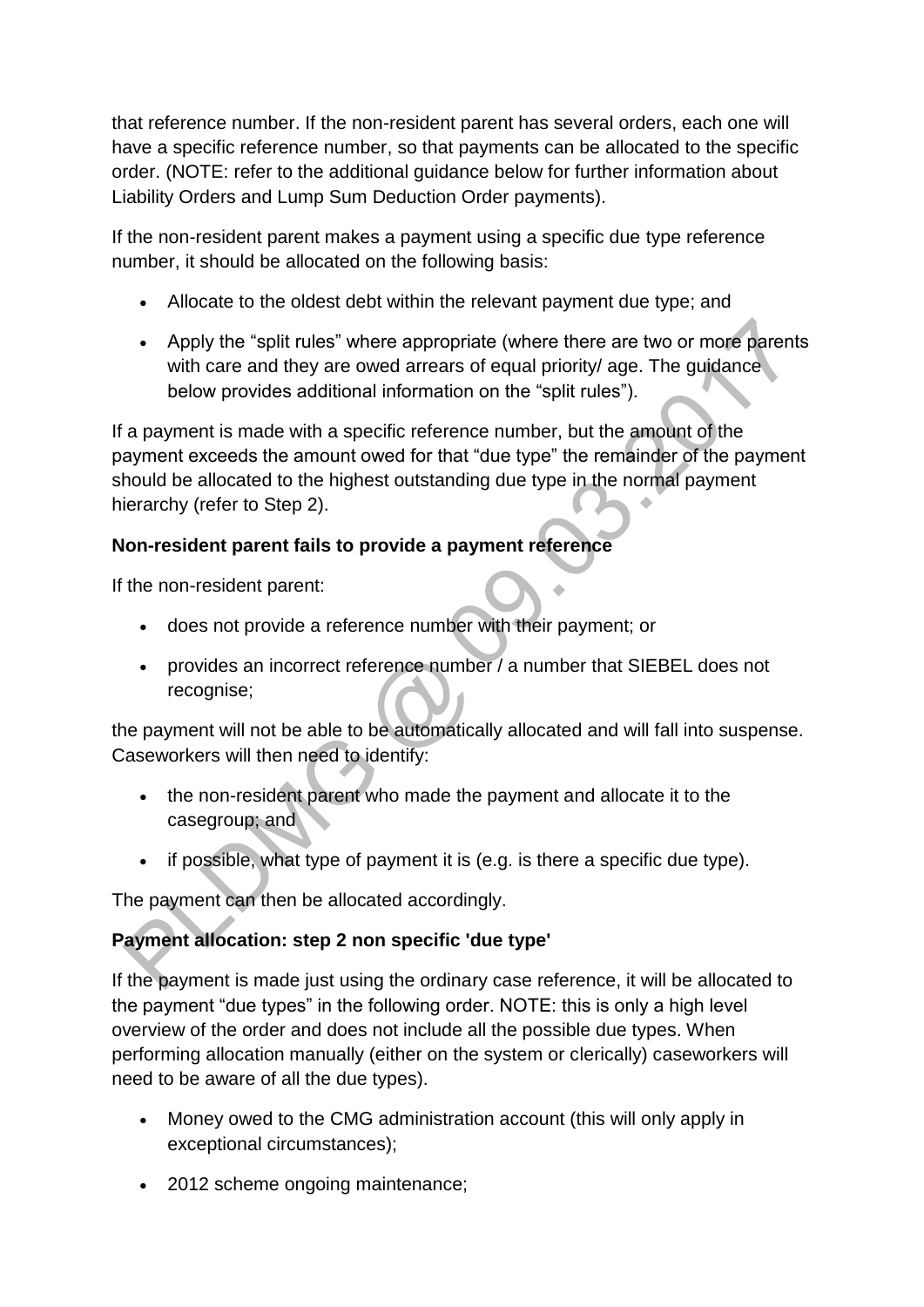- 2012 scheme Liability Order and Lump Sum Deduction Order arrears;
- Any other 2012 scheme arrears (excluding those in the higher category above);
- 1993 and 2003 scheme Liability Order and Lump Sum Deduction Order arrears;
- Any other 1993 and 2003 scheme arrears; Costs (court costs, DNA fees etc);
- Suspended / deferred debt.

Payments will be allocated according to this hierarchy so that where the payment amount exceeds the total owed within that due type, the balance will be allocated to the next outstanding due type within the payment hierarchy, and so on until the full amount of the payment has been allocated.

Additional Information about Specific Types of Payments

# **Lump sum deduction order payments**

Payments for Lump Sum Deduction Orders will be made by the non-resident parent's bank / building society, who will reference the payment correctly as instructed. It will therefore not normally be necessary to inform a non-resident parent about how to pay towards a specific Lump Sum Deduction Order "due type".

In some cases, a period of debt associated with a specific Lump Sum Deduction Order may overlap with a period of debt associated with a specific Liability Order. In this scenario the payment should be allocated to the due type associated with the reference (e.g. the Lump Sum Deduction Order). This will have the effect of also reducing the amount outstanding against any Liability Order which covers the same period.

### **Liability order payments**

When a Liability Order is granted, non-resident parents are given a fact sheet telling them how they can make payments to both their ongoing maintenance and the specific Liability Order debt.

If a client raises a query about this, they should be made aware that:

- if they want to make a payment towards arrears due under a specific Liability Order, the correct reference number must be included with the payment;
- if they are making payments towards more than one Liability Order, separate payments must be made for each Order, using the correct specific reference number;
- single Liability Order payments should be made by debit / credit card;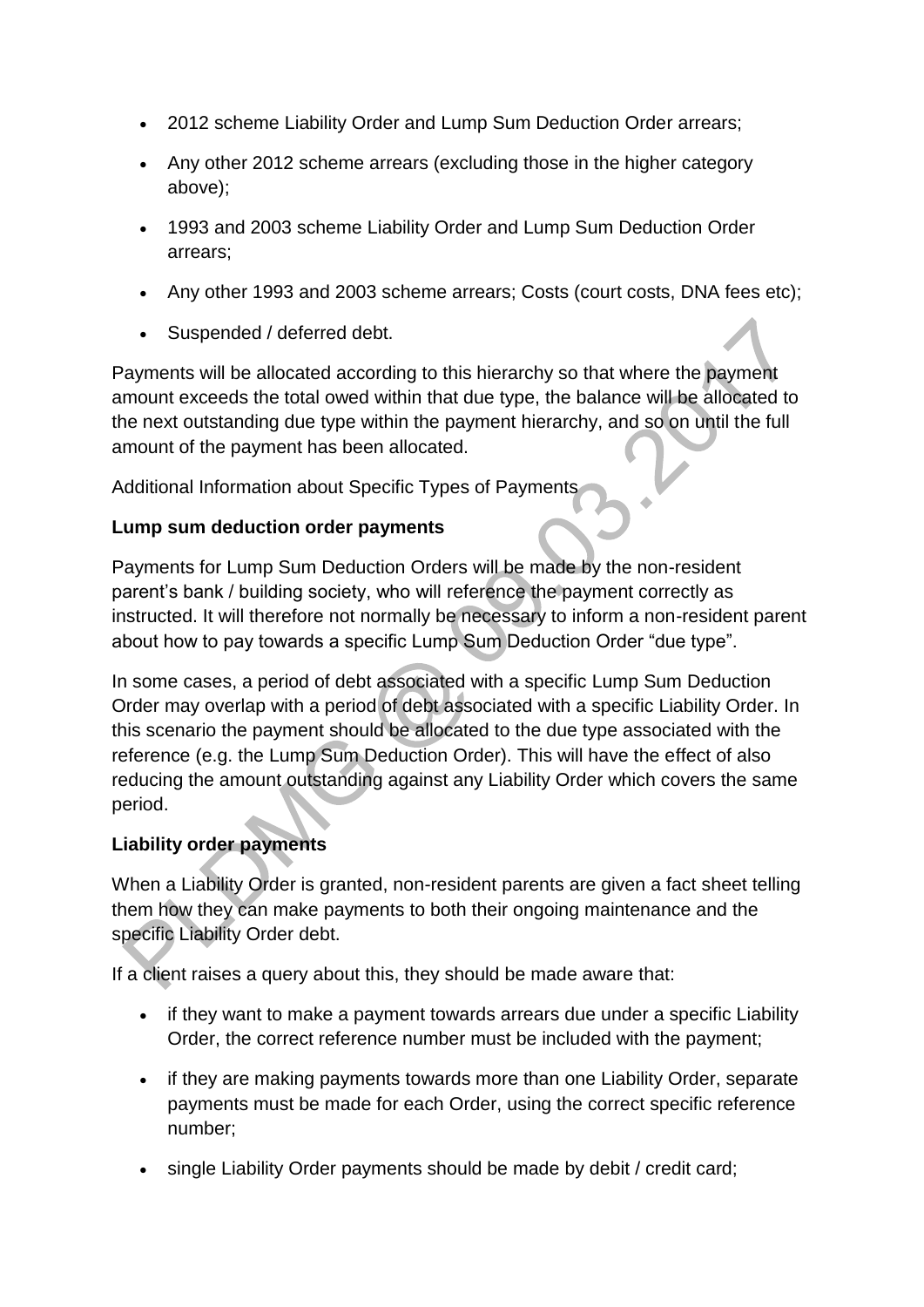- if the non-resident parent wants to make ongoing payments to a specific Liability Order debt, their Method of Payment From (MOPF) must be set as Standing Order. SIEBEL will not allow Liability Order reference numbers to be used with Direct Debit / Deduction from Earnings Orders, so payments made using these MOPFs will not necessarily be allocated to the specific Liability Order debt, if there is a due type with a higher priority in the payment allocation;
- if ongoing maintenance is also due, and the non-resident parent wants to make payments towards specific Liability Order debt, separate payments must be made. The ongoing maintenance should be paid using the case reference number and where possible, by a preferred MOPF;
- if a preferred MOPF is in place for ongoing maintenance, Line Manager authorisation will be required to change it. Alternatively, an additional MOPF can be set up.

# **Multiple methods of payment form**

Non-resident parents can have multiple MOPFs and where they have both ongoing maintenance and specific Liability Order debt, should be encouraged to pay:

- their ongoing maintenance by Direct Debit / Deduction from Earnings Order; and
- their Liability Order debt by Standing Order(s), (with one Standing Order per Liability Order).

This is because:

- the system cannot manage referenced payments if they are made by Direct Debit or Deduction from Earnings Order; and
- non-resident parents cannot have more than one Direct Debit or Deduction from Earnings Order in place at the same time, but can have a combination of a Direct Debit or Deduction from Earnings Order with a Standing Order or Orders.

Alternatively, card payments can be used, but these are less reliable than Standing Orders and should not be encouraged as we have to rely on the non-resident parent remembering to make the payment every month.

# **Third party payments**

If third parties such as solicitors or bailiffs make payments as a result of enforcement action, they should use the appropriate specific Liability Order reference number. It is important that we always instruct Third Parties about how to do this, to ensure payments are allocated correctly.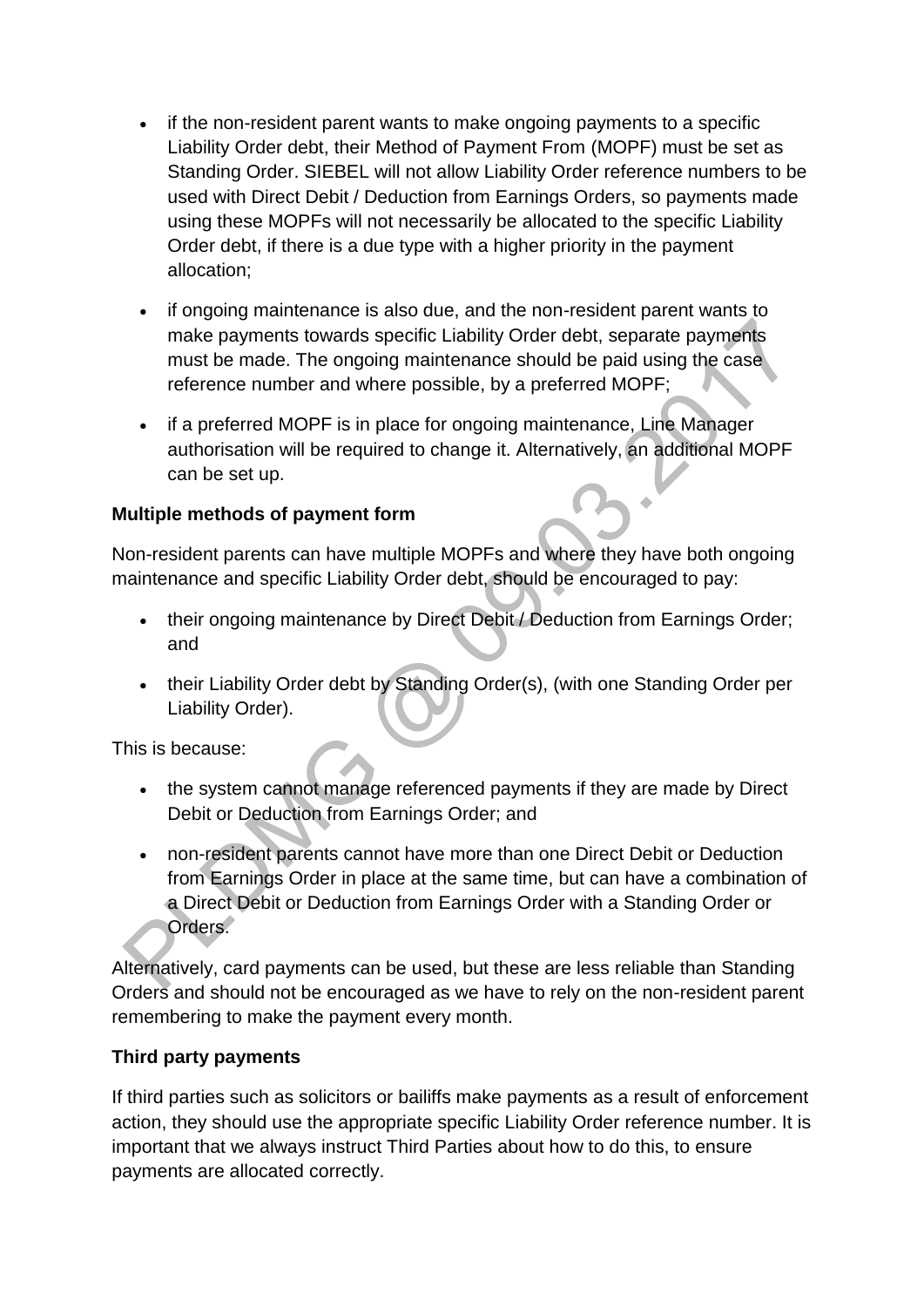# **Payments in cases where further enforcement action may be taken**

In some cases, further enforcement action may be taken if payments are not correctly allocated to a specific Liability Order debt. For example: where a suspended sentence has been given following an application for commitment to prison.

In these circumstances, we should monitor the system to make sure that the first payment is correctly referenced and allocated to the correct Liability Order. If the first payment is not correctly referenced, we should contact the non-resident parent to ensure they understand how to make and reference their future payments.

#### Split Rules

Where more than one parent with care (or other recipient) is owed money within the same "due type". (For example: two parents with care are both owed ongoing maintenance or arrears of the same age / status) CMS computer system will apply the split rules. This means the system will automatically apportion the payment according to the amount that each parent is owed.

#### **Split rules: example 1**

- Parent with Care 1 is owed £100
- Parent with Care 2 is owed £200
- Both debts became due on the same date and are the same 'due type'
- The non-resident parent makes a payment of £150
- The debt is apportioned based on the amount each parent with care is owed (1/3 and 2/3), as both debts have the same priority within the payment hierarchy.
- Parent with Care 1 receives £50
- Parent with Care 2 receives £100

# **Split rules: example 2**

- Parent with care 1 is owed £100:
- Parent with care 2 is owed  $£200;$
- These debts are the same due type, but Parent with care 1's debt became due before Parent with care 2's;
- The non-resident parent pays £150;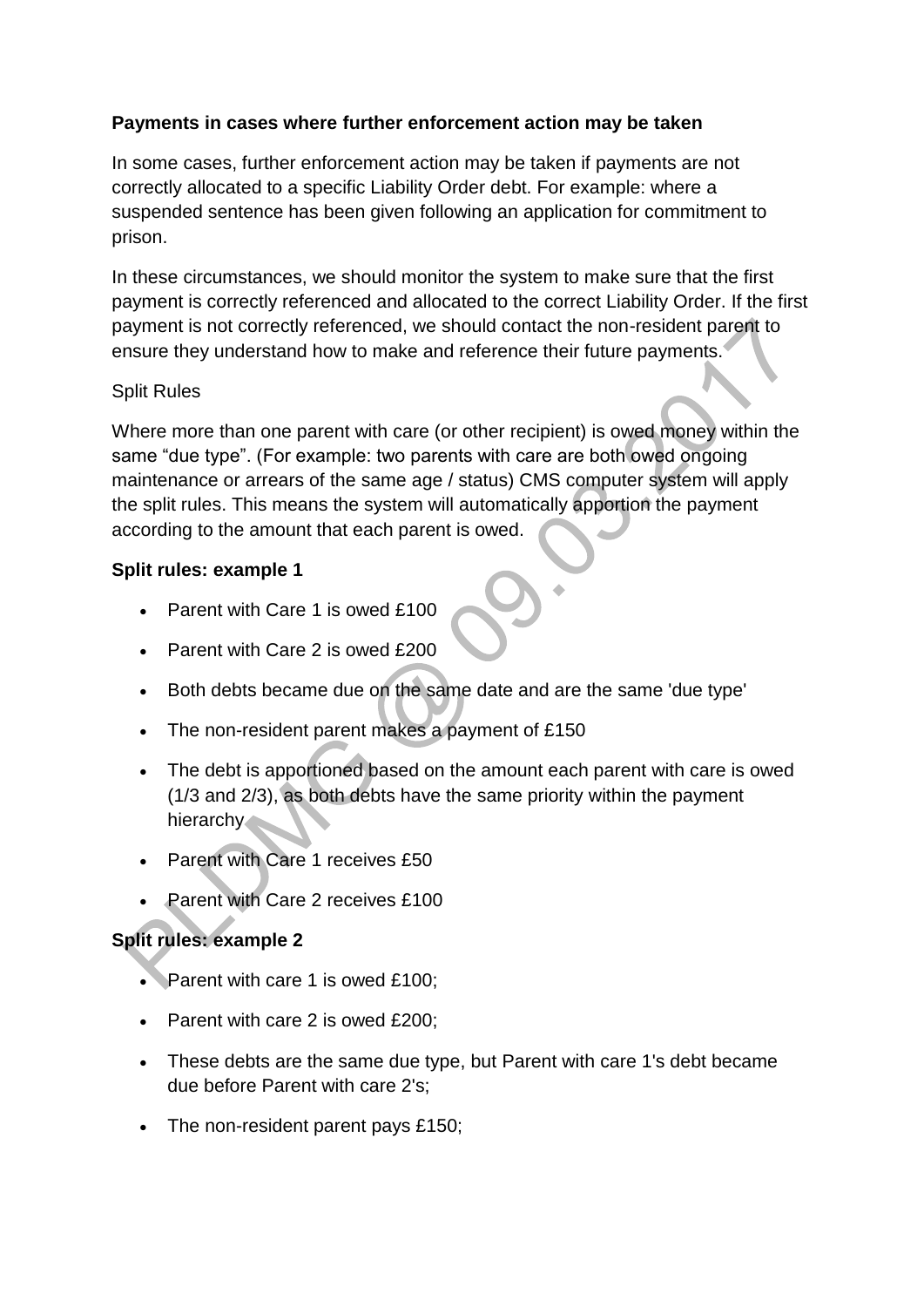- The payment is apportioned to Parent with care 1 first, because their debt is older and therefore higher in the payment hierarchy;
- Parent with care 1 receives £100;
- Parent with care 2 receives £50.

### **Split rules: example 3**

- Parent with care 1 is owed £100;
- Parent with care 2 is owed £200;
- These debts are different due types. Parent with care 1's debt is from the 2003 scheme. Parent with care 2's debt is from the 2012 scheme. There is no ongoing maintenance due on either case;
- The non-resident parent pays £150;
- The payment is apportioned to Parent with care 2 first, because their debt is higher in the payment hierarchy;
- Parent with care 1 receives nothing;
- Parent with care 2 receives £150

### Manual Allocation

Manual allocation (which means over-riding the automatic payment hierarchy should only be considered in exceptional circumstances, such as:

- cases of enforcement action, or
- where it is believed a payment may not be referenced correctly

If this action is necessary, the manual allocation flag can be set, which will override the usual payment hierarchy.

When payments are being manually allocated, it is important that caseworkers adhere as closely as possible to the standard hierarchy and only deviate from it to the extent that this is necessary.

### **Manual allocation: example 1**

- Parent with care 1 is owed arrears of £342.35
- Parent with care 2 is owed £100 in ongoing maintenance
- Parent with care 2's debt is covered by a liability order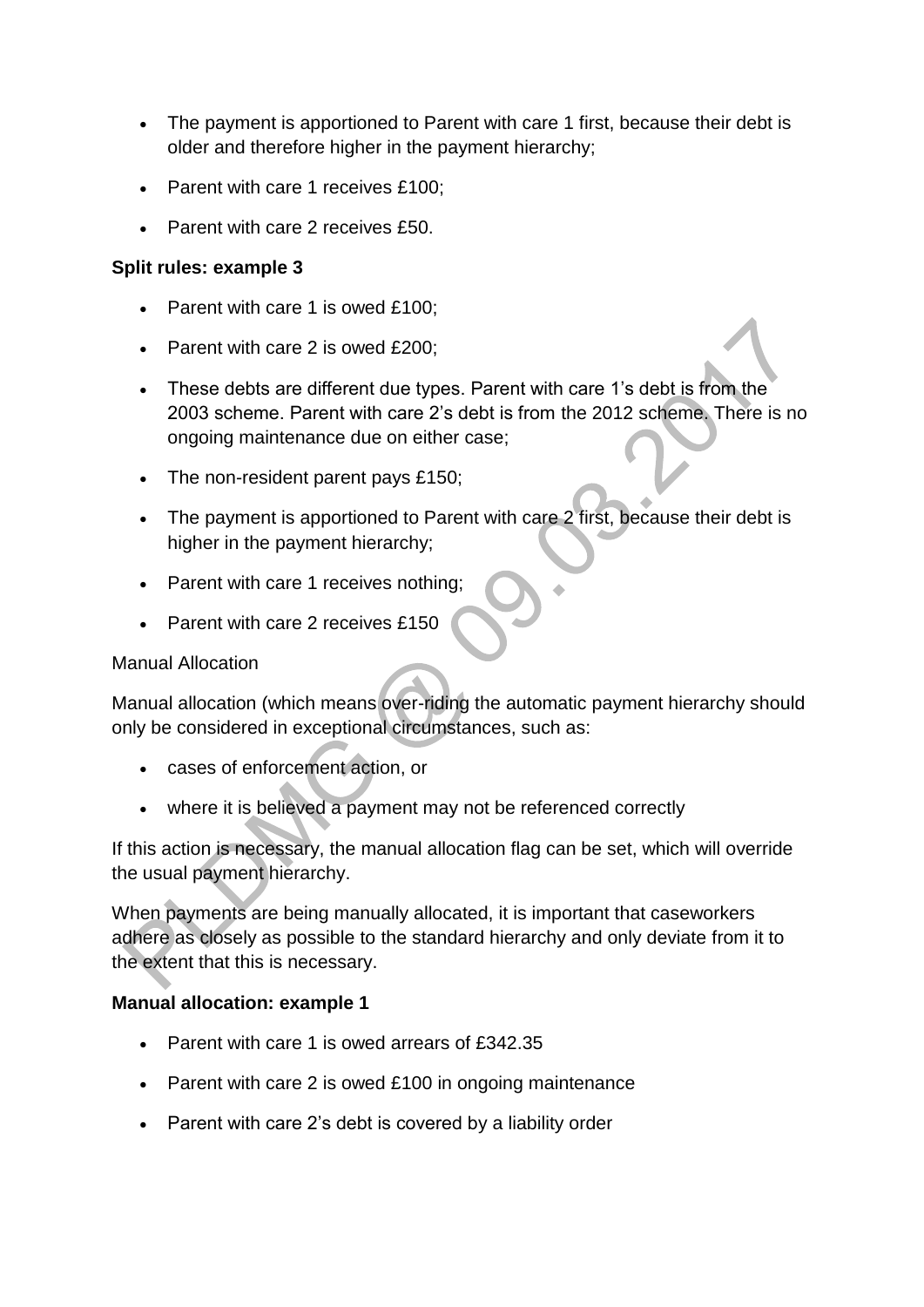- The non-resident parent makes a payment referenced to the casegroup, not the Liability Order. However, the payment is for £342.35, and the non-resident parent had previously phoned to inform the caseworker that he was intending to make a payment to clear his Liability Order
- The caseworker uses discretion to decide that the amount of the payment and phone call show that the NRP intended to pay the Liability Order, and not for the payment to be allocated according to the normal hierarchy
- PWC1 receives £342.35
- PWC2 receives nothing

# **Manual allocation: example 2**

A non-resident parent owes money under several due types.

- They make a large payment which they previously phone to say is intended to clear a Liability Order
- The case is set to manual allocation to ensure the payment is allocated correctly.
- The payment is received and is greater than the amount outstanding on the Liability Order.
- The payment should be allocated first to the Liability Order, and then to the other due types in the order of the standard hierarchy.

### Rounding Payments

Where money is apportioned between recipients, there may be a "floating penny" left over.

### **Example**

- non-resident parent has three parents with care who all have the same debt due type / date due
- non-resident parent makes a payment of £10
- the payment is apportioned equally between the three parents with care, so that each receives £3.33

The extra penny will be retained and will not be paid out until enough floating pennies have accumulated for them to be split correctly between the recipients. So in the example above:

week one - one floating penny retained